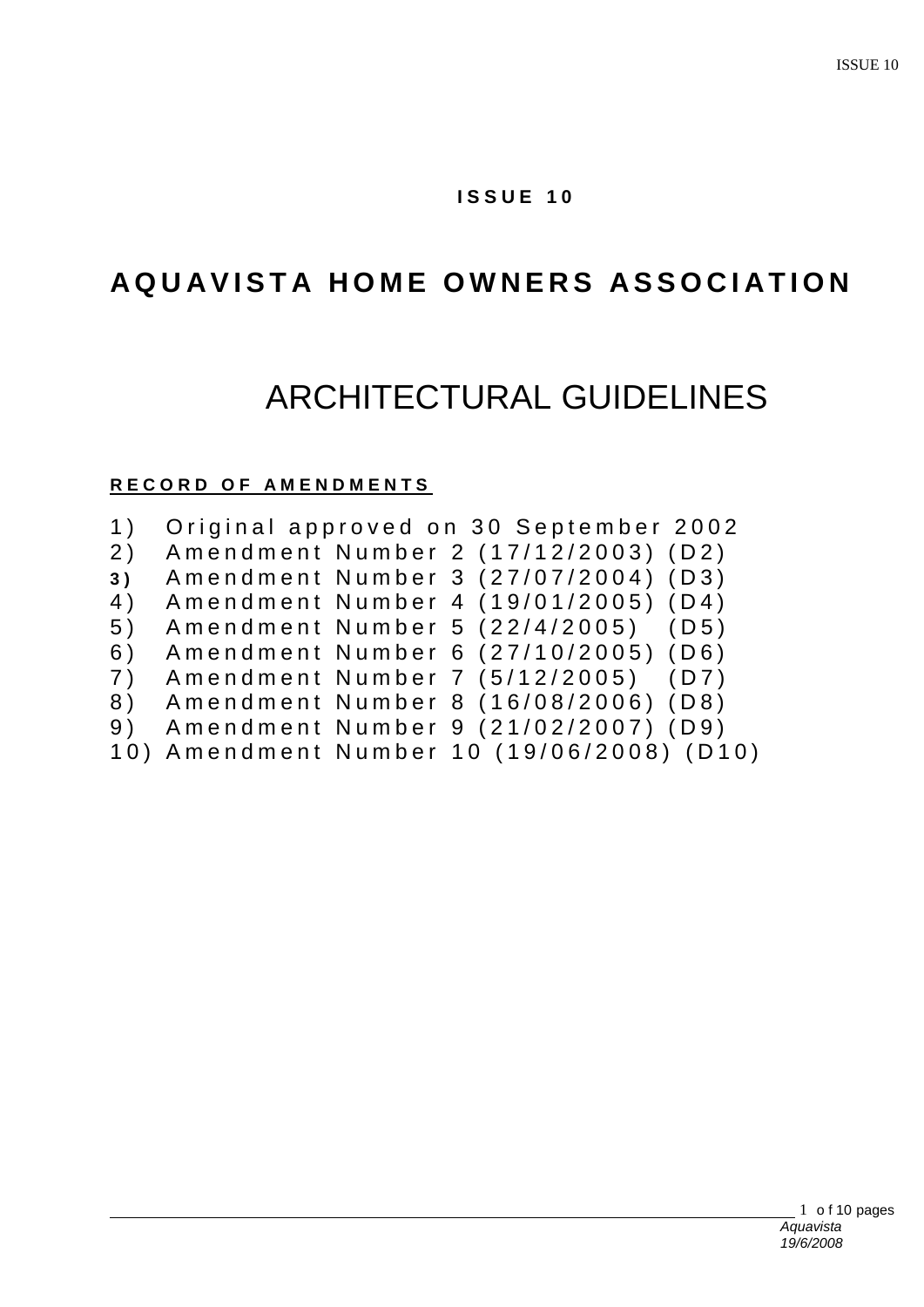## **1. I N T R O D U C T I O N**

These guidelines set out for prospective homeowners are the design criteria they will have to comply with if they wish to build at Aquavista.

#### 1.1 CONCEPT STATEMENT

The Aqua Vista development is situated within an environmentally sensitive area adjoining the Bronkhorstspruit Dam. A site-sensitive style of architecture has been adopted using natural materials, subdued earth colours and contour related roofscapes. High standards of architectural and environmental quality will be maintained.

#### 2.1 BY-LAWS AND REGULATIONS

These Architectural Guidelines ("Guidelines") establish the architectural character of the scheme and are in addition to the local authority by-laws and the National Building Regulations.

#### 2.2 AMENDMENTS TO ARCHITECTURAL GUIDELINES

The Home Owners Association reserves the right to make minor amendments and adjustments to the designs standards, as set out in these Guidelines, as it deems necessary from time to time prior to the approval by the Local Authority.

#### 2.3 PROCEDURE FOR THE APPROVAL OF BUILDINGS PLANS

- 2.3.1 Home Owners are to use the services of a Professional Architect, or a Senior Architectural Technologist registered with the South African Council for the Architectural Profession. Proof of registration to be provided upon HOA submission.
- 2.3.2 The design of any additions to buildings and or alterations to buildings must comply with both the Development guidelines and the local authorities regulations and by laws.
- 2.3.3 All design documentation must be submitted to the Aquavista HOA's designated Estate Architect for approval prior to submission to the local authorities.
- 2.3.4 All submissions shall be accompanied by a plan scrutiny fee in the amount of R1500.00 excluding VAT, payable to the designated Estate Architect.
- 2.3.5 Only once the drawings have been approved and signed by the Aquavista HOA and the Estate Architect can these be submitted for approval to the local authorities.
- 2.3.6 The submission to the local authorities must be accompanied by a signed, approved copy of the Aquavista HOA Architectural Review committee's letter of approval.
- 2.3.7 A copy of the stamped and signed approval submissions from the local authorities must be submitted to the Aquavista HOA for record reference at least 14 days prior to any construction activities on site.
- 2.3.8 The submission to the authorities may not deviate from the design approved by the Aquavista HOA.
- 2.3.9 Approval or rejection of any submission shall be at the sole discretion of the Aquavista HOA Architectural Review Committee and its designated Estate Architects.
- 2.3.10 No work on any erven may commence prior to all required approvals having been obtained.
- 2.3.11 The following must be clearly shown on all submissions for approval:
	- All floor areas and measurements including patios, balconies, outbuildings etc
	- **Building lines**
	- All external finishes and colours
	- Boundary walls and palisade details
	- Soil drainage and method of concealment
	- Proposed landscaping and specifications
	- External lighting layout
	- Details and positions of awnings, TV aerials and dishes, etc.

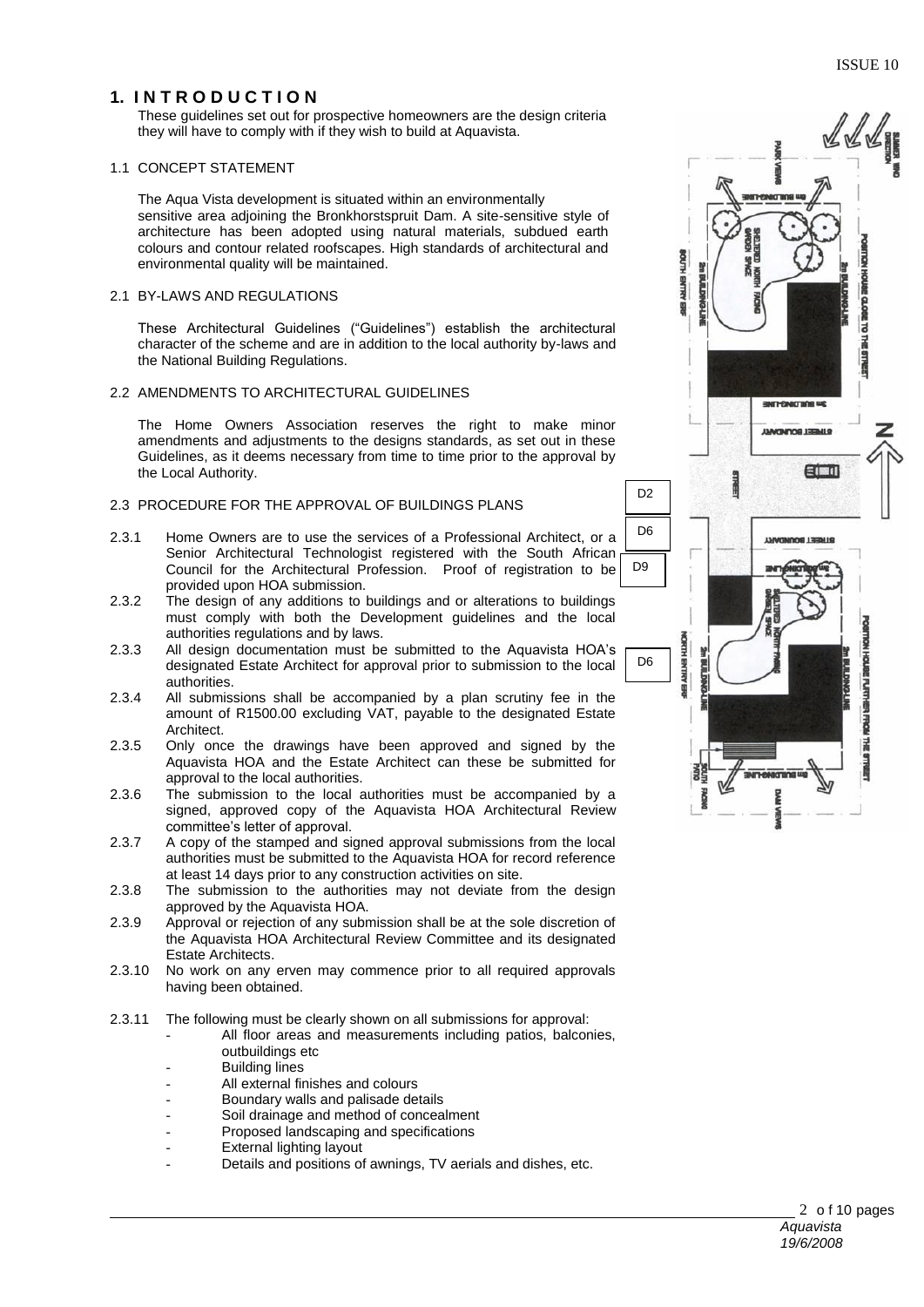- All services and connections from stand boundary to main building
- 2.3.12 Works requiring permission
- 2.3.12.1 New buildings
- 2.3.12.2 Structural, aesthetic and external alterations to existing structures
- 2.3.12.3 Demolition of existing buildings
- 2.3.12.4 Underground construction (i.e.) drains, water pipes, electricity, telephone conduits or any other underground work
- 2.3.12.5 Painting and repair of external facades
- 2.3.12.6 Awnings, projecting roofs and trellises
- 2.3.12.7 Garages and carports
- 2.3.12.8 Swimming pools, temporary reservoirs and water storage tanks<br>2.3.12.9 Walls, gates or any landscape construction
- Walls, gates or any landscape construction
- 2.3.12.10 Planting of trees and gardens
- 2.3.12.11 Excavation and earth moving relating to any work
- 2.3.12.12 Cutting down of trees, plants and bushes

Any other owner intending to carry out one or more of the above works must obtain written approval from the Aquavista HOA Architectural Review Committee. Therefore, no works may be executed without prior formal approval from this body.

- 2.3.13 Any deviation from the approved design must be submitted for approval.
- 2.3.14 The Aquavista HOA may from time to time inspect the work and may call for reasonable alterations / or additions in order to ensure the required environmental character referred in these guidelines is complied with.
- 2.3.15 SEE APPENDIX A : SUBMISSION FORM
- 2.3.16 The HOA Committee meet the first Monday of every month, submissions are required no later than the preceding Thursday. The HOA will prepare a written response to all submissions within one week.
- 2.3.17 Formats : A1 Drawings folded to A4 Format, (rolled plans cannot be accepted) x 3 Copies, x 1 to be returned for Local Authority submission.
- 2.3.18 The building plans must be submitted to:

The Aquavista Estate Architect Represented by: Gideon Schoonraad Architect 38A 18<sup>th</sup> Street Menlo Park Contact: Gideon Tel : 012 346 7207 Cell: 082 853 3770

## 2.4 TIME LIMITS FOR CONSTRUCTION

All building construction of the main dwelling must be completed as follows:

Date of Transfer Date of Completion Up to 31/12/2002 30/06/2006 From 1/1/2003 to 31/12/2003 30/06/2007 From 1/5/2005 Within 24 months of date of transfer

From 01/01/2004 to 31/4/2005 Within 30 months of date of transfer

In the event of non-compliance of this regulation, the registered owner will be obliged to pay the following:

- normal monthly levy on the erf, and
- an additional amount equal to two (2) times the normal monthly levy on the erf as a penalty

This penalty will only be payable until such time as the improvements have been fully completed. In the event of a resale of an open stand the above rules apply irrespective of the date of registration of ownership in the name of the second, third, etc. owner. Extension of time will only be considered in exceptional circumstances and after written application to the Board of Directors.

Furthermore in order to reduce inconvenience to neighbors and unsightliness, construction should proceed without lengthy interruptions and be properly conducted within the boundaries of a particular erf.



D<sub>9</sub>



D3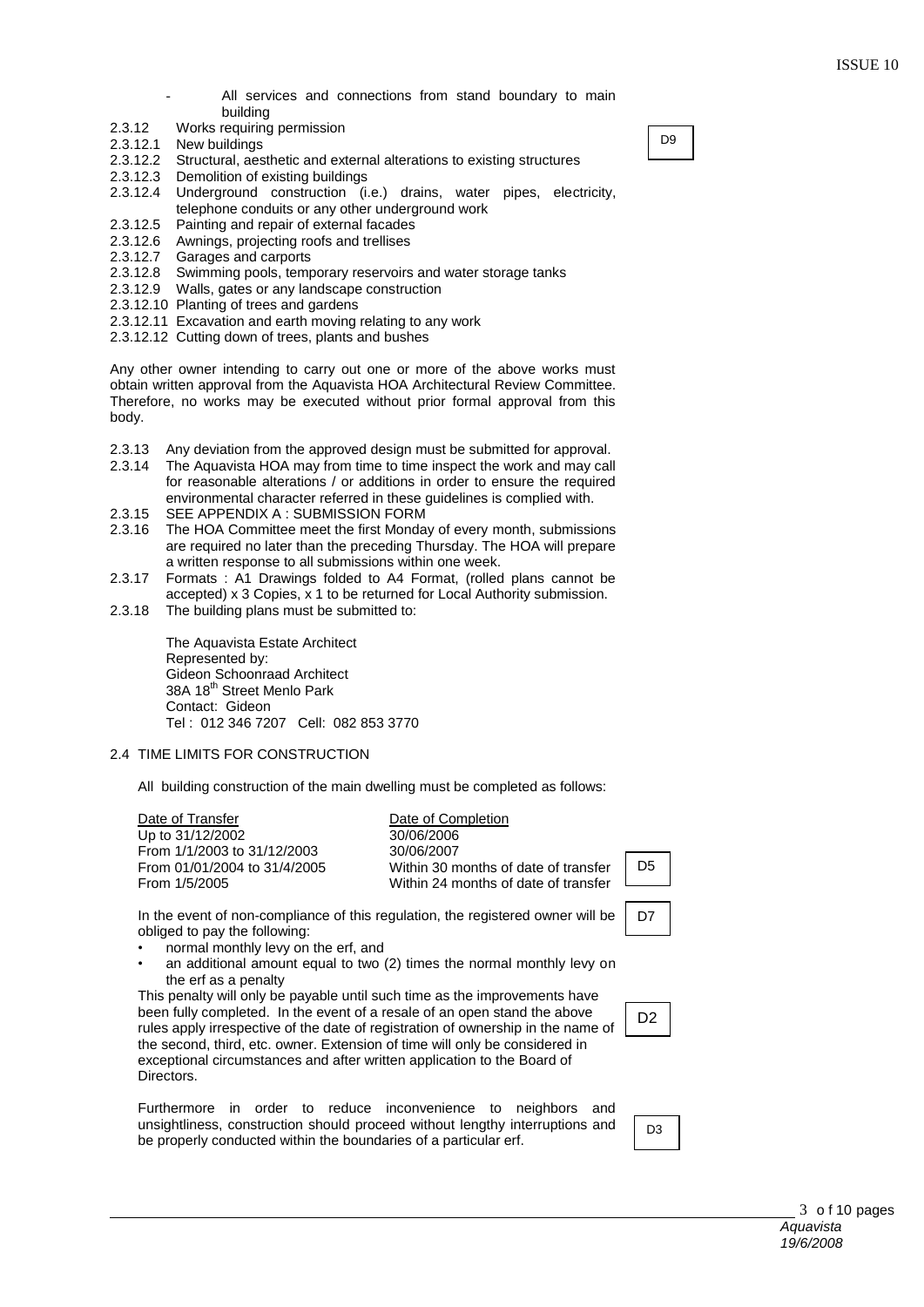## **2. S E W E R A G E**

With the exception of stand numbers 1/26, 21/26 and 144/26 all residential sewerage will be contained by closed system holding tanks or, only with written consent of the HOA, by septic tanks and crushed rock drainage systems on each individual stand. The holding or septic tank must conform to the following minimum requirements:

- SABS design standards
- Sufficient capacity
- The extraction of effluent will be the responsibility of the owner of each individual stand and for his costs
- The holding or septic tank must be placed within 10m of the edge of a suitable road which will facilitate the extraction of the effluent by a customised truck (10 ton or more) or in a similar approved manner

It is important to note that the building plan submitted for approval must indicate the position of the access-way, the location of the holding or septic tank and crushed rock drainage system as well as detailed construction specifications. No exceptions will be made."

## **3 . E N V I R O N M E N T A L D E S I G N D E T E R M I N A N T S**

#### 3.1 SUN

Sunshine occurs in this region for approximately 74% of daylight hours each year, averaging between a maximum of 9.5 hours per day during winter and 8.7 hours per day during summer.

Optimum sun orientation for heat control is north with outdoor living orientated between northeast and northwest. Seasonal overheating occurs on the northwestern aspect of the building.

The most comfortable orientation for views and vistas varies between southeast and southwest. With the sun from behind there is no glare or reflection. Glare poses problems during sunny winter days with the sun low on the horizon.

#### Recommendations :

Where properties have road access from the north, with views to the south, it is recommended that the house be positioned on the site to have a sheltered north-facing outdoor living space, as well as south-facing outdoor space. Houses on properties having road access from the south should be built close to the road to provide a sheltered north-facing garden, with views, where possible, facing the landscaped areas and surrounding vistas. Where properties have road access from the east or west, the house should be sited close to the south boundary, to provided a sheltered north-facing garden.

#### 3.2 WIND

The prevailing winds are from the east to northeast during the summer months, and from the north west during the winter months. Landscaping will reduce wind velocity at ground level and buildings should form sheltered northwest facing outdoor spaces.

#### 3.3 RAINFALL

Typical for the highveld, most of the rainfalls occur between October and May during the summer months, with a maximum rainfall from November to January. The winter months are generally dry.

#### 3.4 TOPOGRAPHY AND MICROCLIMATE

The site has a centrally located relatively flat plateau progressing into steep slopes to the south and east. The slopes vary between1 in 12 and 1 in 6. This has specific design and siteworks implications.

The different parts of the site would each have a particular microclimate.

D8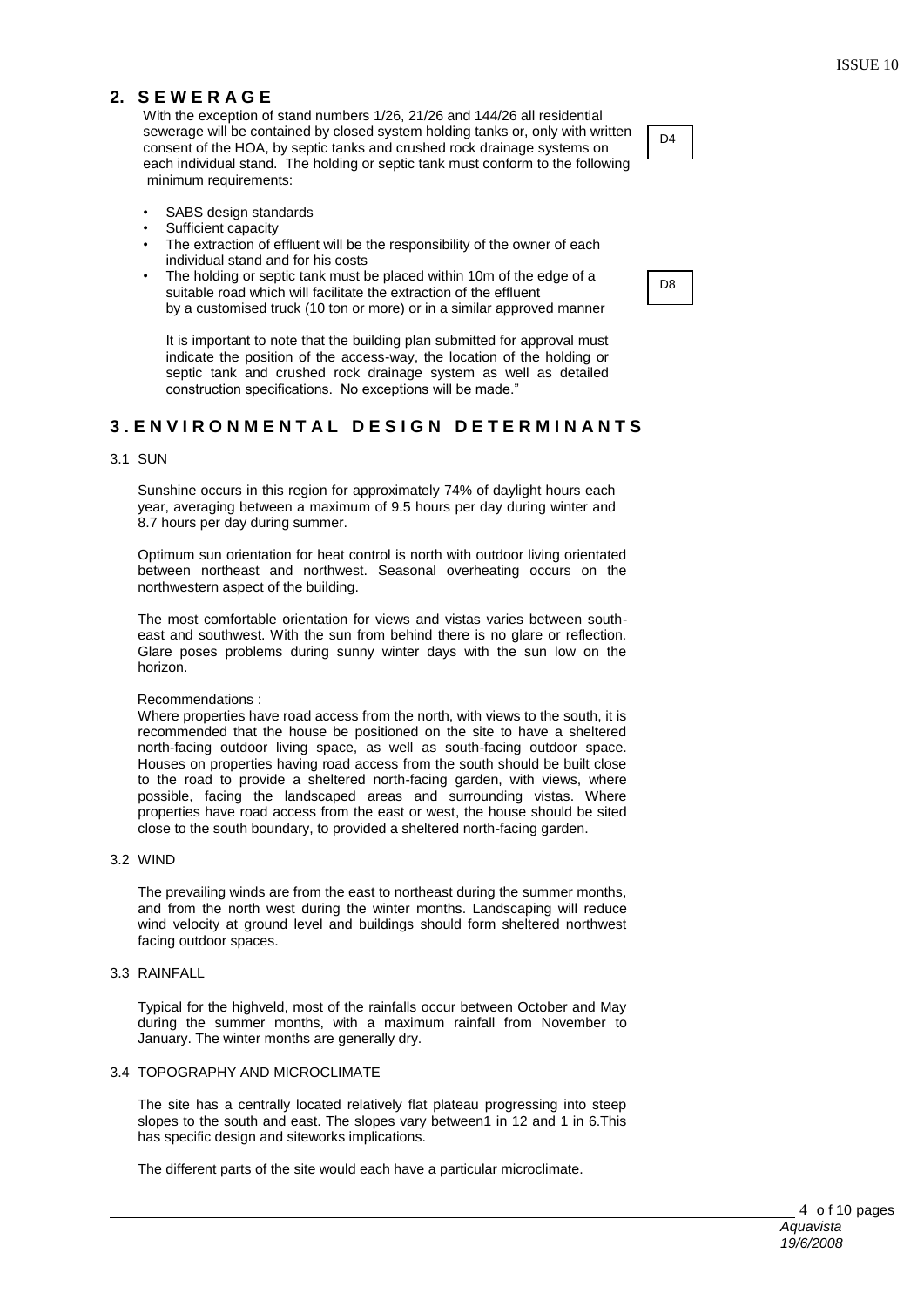South slopes – these would tend to be cooler than the rest of the estate. However these slopes offer the best views of the dam and vistas in the distance. Special care needs to be taken with the design of units on south facing slopes to create wind sheltered north-facing outdoor spaces while simultaneously optimising southerly views. East and West slopes – the micro climates of east and west slopes are different from each other, with east slopes being warmer than the south slopes, while the west slopes are warmest of all, as the sun shines on the west slopes during the overheated period of the day, which occurs during the afternoon. It is recommended that large picture windows should not face east or west, or if they do, there should be efficient sun protection such as sliding louvre doors and landscaping.

## **4 S I T I N G C O N T R O L S**

#### 4.1 ESTATE MANAGEMENT

The Home Owners Association will manage the Estate.

#### 4.2 ZONING

The residential area is zoned for single residential use only.

#### 4.3 COVERAGE

Maximum coverage is 50 % of the site. This includes all roofed areas.

#### 4.4 HEIGHTS

Not more than two stories above the ground. The maximum height of any residential building is 8.5m apex height above the natural ground level, measured from the average height of the area surrounding the building.

#### 4.5 VIEWS

The primary view lines are indicated on each standard site plan to assist in the positioning and design of the house.

#### 4.6 BUILDING LINES

Building lines are predetermined for each site and are indicated on the relevant site plans. Certain sites have special building lines relate to their shape or size. Generally building lines are 5m on the street boundary, 5m on the opposite boundary, and 2m on the side boundaries. The roof overhang may project over the prescribed side building lines by a maximum of 800mm.

#### 4.6.1 STREET BUILDING LINE

The street building line is 3m within which no structures apart from garden wall, paved areas and steps may be built.

#### 4.6.2 SIDE BOUNDARY

This Building line of 2m may be exceeded by garages and out-buildings (excluding habitable rooms) with flat roofs. These structures may overlap the side boundary by a maximum of 800mm, with a total wall length not exceeding 10m. Floor level may not be higher than 300mm above the natural ground level. Carports may be built on the boundary. No window or door openings allowed in walls *nearer* than 1 meter from street and side boundaries.

#### 4.6.3 OPEN AREAS INTERFACE

The architecture of any building should be designed to minimize the overall visual impact of the site from the dam. There is a building line of 5m along the boundaries that occur on the edge of the dam and landscaped areas and sites with a boundary on the plateau perimeter. Within this setback no terrace or retaining walls higher than 1m above natural ground level will be permitted.

#### 4.6.4 MINIMUM SIZE



D<sub>2</sub>







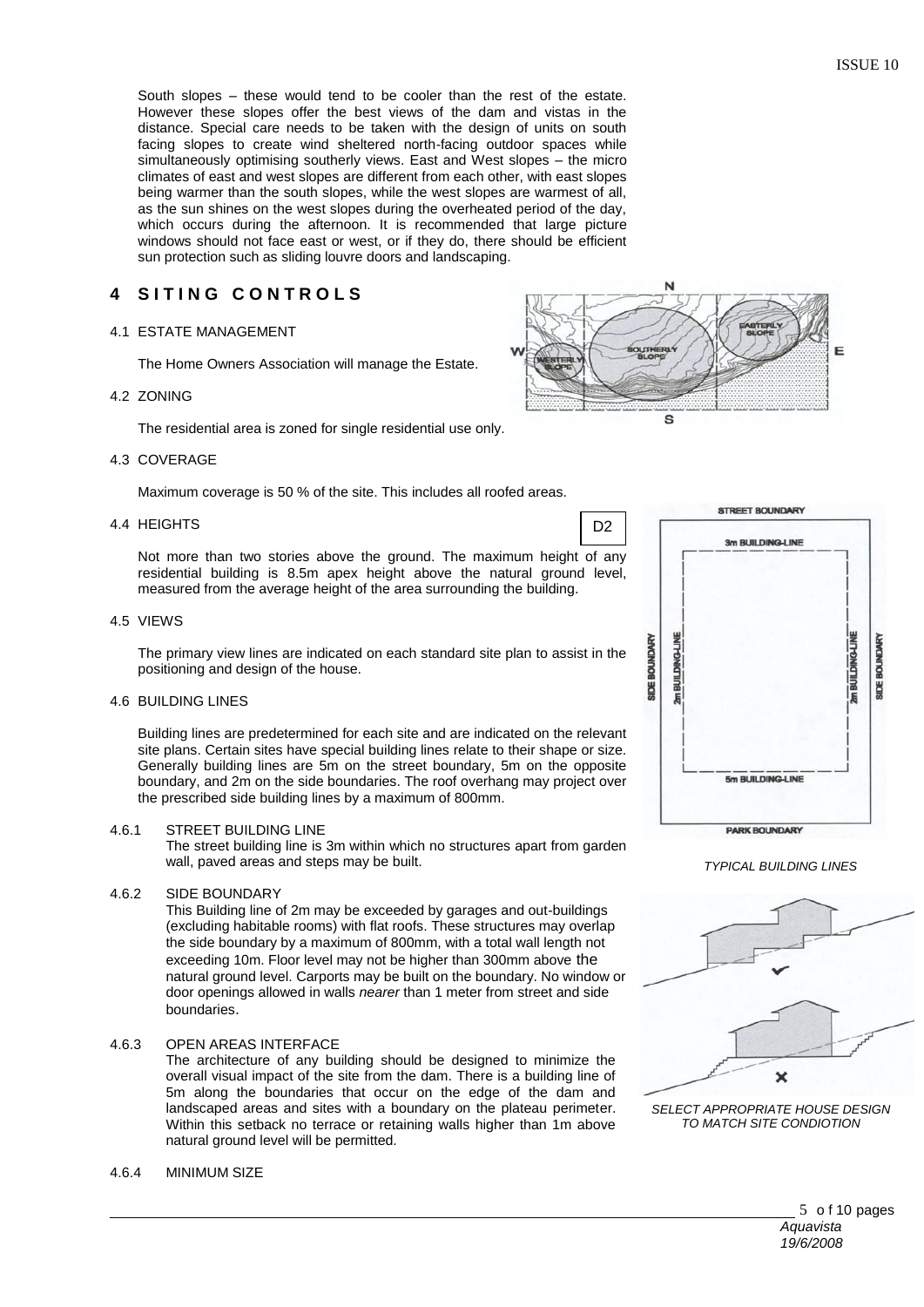The minimum size of a residence plus outbuildings in the normal residential area is 150m². D<sub>2</sub>

#### 4.7 SLOPING SITES

4.7.1 General :

Units designed for level erven cannot be used for sloping sites, as it would be an inappropriate response, requiring expensive site works and possibly unsightly retaining structures and embankments.

Units on steep slopes must be designed with terraced levels in response to the topography.

#### 4.7.2 Retaining structures :

Retaining structures must be in natural sandstone, earth-coloured concrete, plastered and painted brickwork or semi-faced brickwork that is within the prescribed colour range.

#### **5 A R C H I T E C T U R A L D E S I G N C O N T R O L S**

The elemental composition of the building shall be a clearly articulated horizontal ratio of a roof zone and a glazed/solid wall zone. The first floor should not exceed 50% of the ground floor area, excluding the garages.

#### 5.1 SPECIFIC EXCLUSIONS

The specific exclusions referred to in these Guidelines are without exception and an owner may not include any of the specific exclusions in any building plan submitted for approval.

#### 5.2 ROOFS, EAVES & GUTTERS

The appearance of the overall roofscape is instrumental in providing a holistic identity to the estate. The roof should be a double pitched and simple in shape. Single pitched roofs may be permissible in certain instances. Roofs may be hipped or gable ended and should extend over the external walls. Dormer construction may be in glass or horizontal timber shiplap boarding.

#### 5.2.1 PITCHED ROOFS

Roof material may be thatch or alternatively it must represent a natural grey colour palette, materials such as natural slate, corrugation and specific grey roof tiles are allowed. No other materials shall be allowed. Mono-pitched roofs with full height side and gable walls are discouraged.

#### 5.2.2 FLAT ROOFS

In general, flat roofs are strongly discouraged.

Flat roofs (with an angle less than  $7^\circ$ ) must be limited in extent, and may not exceed 40m<sup>2</sup>. These could be used for garages and bathrooms. This limitation does not include first floor balconies and / or verandas. All flat metal roofs must be finished with a non-reflective paint.

#### 5.2.3 EAVES

Eaves may be closed or open. Hipped roofs should project over the walls by a minimum of 400mmm for gable-ended roofs. This overhang may be reduced to accommodate architectural features and projections within the building line.

#### 5.2.4 GUTTERS

Because of the recommended wide eaves, gutters are optional. Where not used, provision must be made for a splash apron to dissipate the water. Stormwater may be dispersed through the estate roads. It is recommended that where used, exposed gutters and rainwater pipes be



*SPECIFIC EXCLUSIONS :*

 *Exposed PVC and fibre cement gutters.*

*GENERAL INCLUSIONS :*

- *Approved grey coloured materials.*
- *Natural or painted timber fascias.*
- *Exposed gutters and rainwater pipes that are sensitively incorporated into the overall building design.*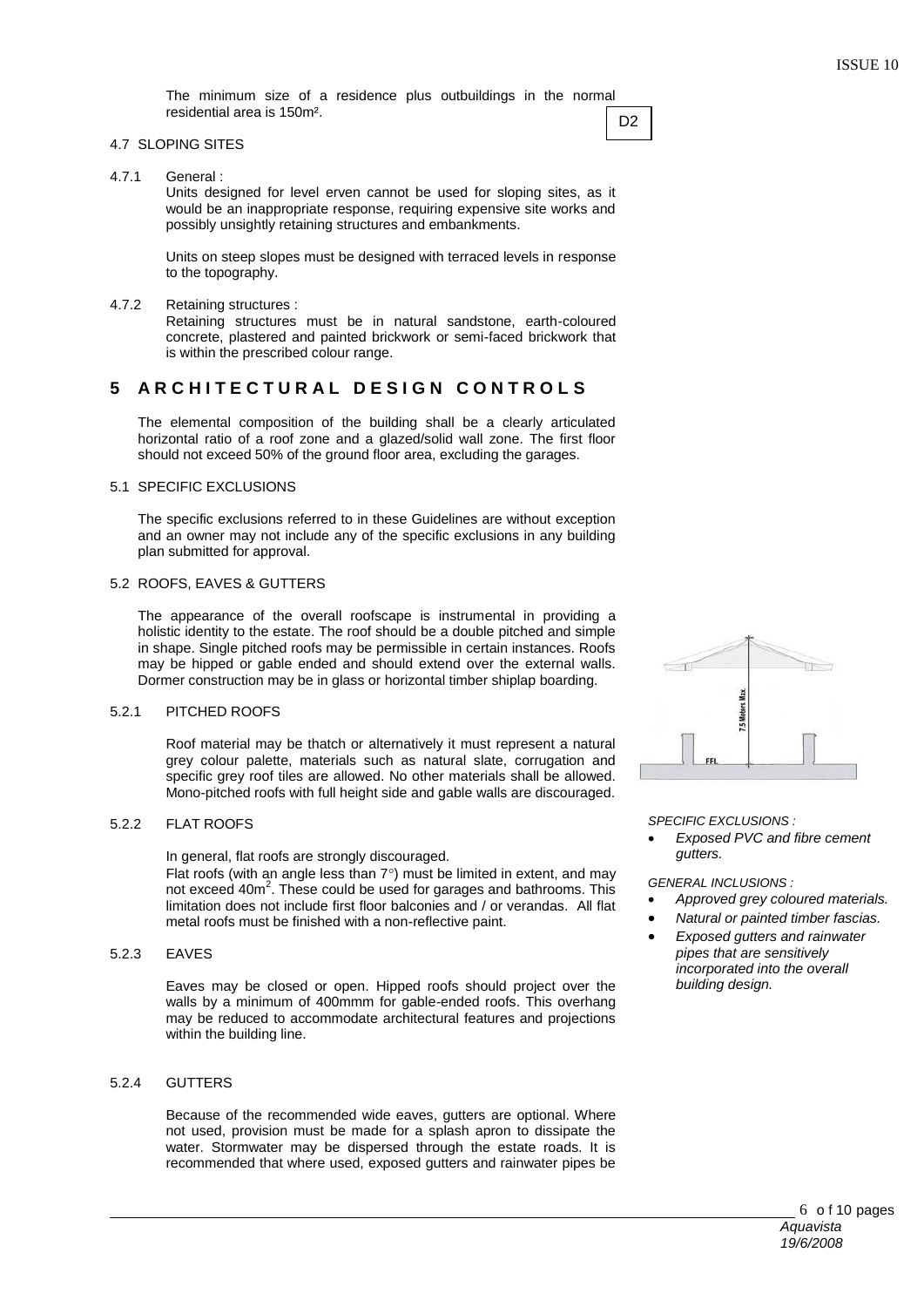incorporated into the overall design in such a way as to enhance the appearance of the elevations.

#### 5.3 EXTERNAL WALLS

Walls must be either plastered or bagged and painted. Plinths of stone or textured plaster are encouraged. No exposed concrete blocks may be used. Only the prescribed semi-face brick options may be used so as to give the development a sense of unity.

#### 5.4 WINDOWS, DOORS & SHUTTERS

Openings should be large to generate a spacious and airy quality, and to optimise views. Openings should be protected from the sun and rain by large overhangs, sliding shutters and/or shutters.

#### 5.5 WINDOWS

Window frames must be either in timber, anodised/powder coated aluminum, or a combination of the two. Window frames must be in terms of the prescribed colour range only. No precast concrete window systems may be used. Reflective glazing is not allowed.

#### 5.6 DOORS

Doors facing the street or dam must be in a natural timber with or without glass inserts.

#### 5.7 SHUTTERS

Shutters may be used for sun control and/or privacy. Shutters must either be in aluminum or timber to match the colour of the window frames. No cottage or Cape Dutch type shutter may be used.

#### 5.8 GATES, SCREENS, BALUSTRADING, PERGOLAS & AWNINGS

#### 5.8.1 GATES & SCREENS

Gates and screens must either be in a natural or painted slatted hardwood. No creosote treated timber may be used that is visible. Visible external security gates to doors and windows are not allowed.

#### 5.8.2 BALUSTRADES

Balcony and verandah balustrades must be in keeping with the architecture of the house, and must either be in natural or painted hardwood or metal to comply with the list of approved colours. Brickwork balustrades must have either a timber or metal handrail.

#### 5.8.3 PERGOLAS

Pergolas may be constructed in natural hardwood and supported on either timber or brick columns. Brick columns may not be less than 345mm square. Pergolas may be constructed in timber beyond the building line provided they form terraces not higher than 500mm above the natural ground level. Pergolas within the building line may not at any stage in the future be covered or closed in. Lapa structures must be separated from the roofscape of the main house and should adhere to the above guidelines. It is recommended that the roofscape of covered outdoor living spaces be sensitively incorporated into the design of the overall layout.

#### 5.8.4 AWNINGS

Sun control shall be by means of a wide overhang, shutters or planting. Clip-on aluminum or canvas awning systems used over windows or *SPECIFIC EXCLUSIONS :*

- $\bullet$  *Decorative plaster such as*  $\frac{10}{2}$ *hish*  $10$ *plaster.*
- *Ornate mouldings.*
- *Face or semi-face brick that is not within the prescribed range.*

#### *GENERAL INCLUSIONS :*

- *Smooth or textured plaster in earth colours.*
- *Bagged brickwork*
- *Approved coloured plaster*

#### *of the relevant elevation in mind.*

*SPECIFIC EXCLUSIONS :*

- *Victorian brookie lace.*
- *Concertina security gates.*
- *Gum pole pergolas.*
- *Bright/striped canvas.*
- *Exposed translucent sheeting.*

#### *GENERAL INCLUSIONS :*

- *Timber, painted steel, brass aluminium or stainless steel balustrades.*
- *Concealed translucent sheeting under pergolas.*
- *Horizontal folding / sliding canvas shade system.*
- *Plain colour canvas.*

#### *SPECIFIC EXCLUSIONS :*

- *Small paned windows.*
- *Tinted reflective glass.*

#### *GENERAL INCLUSIONS :*

- *Powder coated / anodised aluminium frames*
- *Natural or painted timer windows*
- *Sliding/folding aluminium doors and windows.*
- *Security gates should be designed or selected with the overall design of the relevant elevation in mind.*

#### *SPECIFIC EXCLUSIONS :*

- *Victorian brookie lace.*
- *Concertina security gates.*
- *Gum pole pergolas.*
- *Bright/striped canvas.*
- *Exposed translucent sheeting.*

#### *GENERAL INCLUSIONS :*

- *Timber, painted steel, brass aluminium or stainless steel balustrades.*
- *Concealed translucent sheeting under pergolas.*
- *Horizontal folding / sliding canvas shade system.*
- *Plain colour canvas.*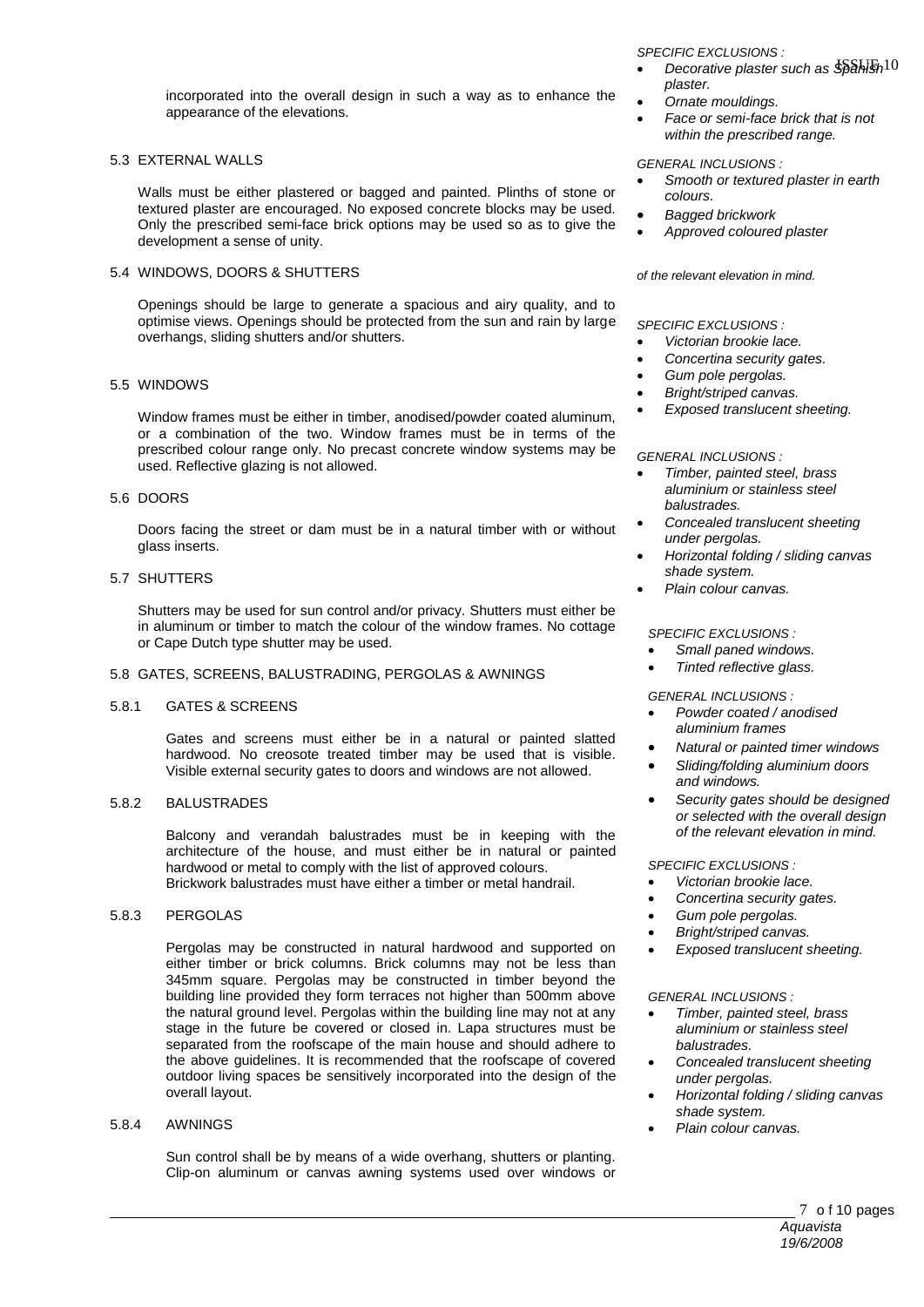doors should be avoided. A horizontal sliding canvas system for patios and pool decks is allowed. No brightly striped canvas may be used.

#### 5.9 PARKING, GARAGES & CARPORTS

#### 5.9.1 PARKING

It is recommended that each erf provide a minimum of three parking spaces.

#### 5.9.2 CARPORTS

Carports must have a flat-pitched translucent roof that is hidden behind a timber fascia. Supports must either be in big timber sections or brick columns. The sides may be trellised and planted with creepers. Should they adhere to the above, Patented prefabricated carport systems may used.

#### 5.10 KITCHEN YARDS

*Kitchen yards –* must be enclosed with a fence or wall on all sides. Wash lines, servants quarters and garage bins may not be visible from either the road or landscaped areas and where applicable, the dam.

#### 5.11 OUTDOOR LIVING AREAS & PRIVATE GARDENS

*Privacy -* It is a recommendation that outdoor living areas such as pool decks and terraces should be as far as possible, be positioned so that the building shelters it. Additional walls and fences may be erected to secure privacy, provided these comply with the guidelines in respect to walls and fences.

*Orientation –* It is recommended that outdoor living spaces are orientated to the benefits of the sun, wind, shelter and views as covered in full under the climatic section of this document.

*Construction –* Materials and finishes must match those of the overall house design.

*Private gardens –* must be managed and maintained by the owner or his appointee.

#### 5.12 BOUNDARY WALLS AND FENCES

As a general rule boundary walls are not encouraged. However, where it is a matter of privacy such as around swimming pools, and/or pet-control, boundary walls may be built according to the following quidelines :

The treatment of sidewalks is considered to be of paramount importance as they have a direct influence on the aesthetic quality of the neighborhood. To create a degree of visual integrity, street boundary walling designs will be strictly controlled.

Plastered and painted walls, face-brick or semi-face brick that is in the prescribed range, may be built on the street boundary for a distance not exceeding 50% of the length of that boundary. The height of the boundary wall may not exceed 1.8m measured from street level. The wall should not give the impression of a continuos massing, but rather a visible segmented design.

Along the side boundaries, behind the street line, timber picket fences may be erected as an alternative to plastered and painted brick walls or approved semi face- brick and / or face-brick.. The height may not exceed 1.8m and it may not project into open landscaped areas.

Boundary walls must conform to the prescribed architectural guidelines and must be uniform i.e. both sides of the wall must be identical especially i.r.o. quality and standard of finishing. Any deviation from these standards may be authorized in writing by the Board in their sole discretion, after the applicant has submitted a motivated request to allow for such a deviation.



*SPECIFIC EXCLUSIONS :*

- *Concrete panel walls.*
- *Barbed wire fencing.*
- *Diamond mesh fencing.*
- *Unplastered brick or block walls.*
- *Log type fences.*
- 
- *Concrete palisades.*
- *Face-brick or semi face- brick that is not in the prescribed range.*

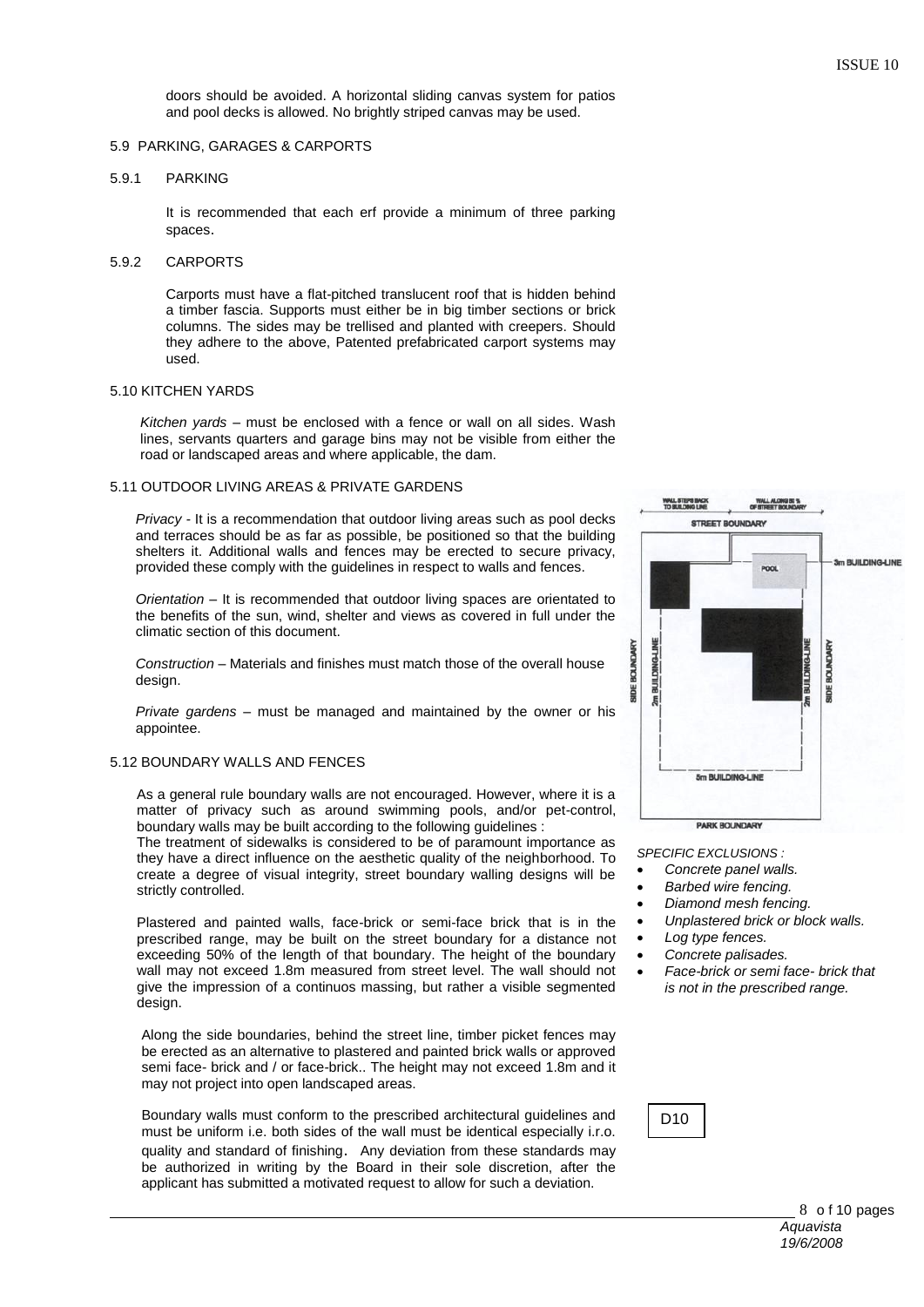#### 5.13 CHIMNEYS

*Chimneys –* These must be important elements in the architectural composition and it is recommended that each house has a chimney as an architectural focus.

*Material –* It is recommended that chimneys be built in natural stone and / or semi-facebrick and that is laid horizontally and /or a material that gives the appearance thereof.

*Cowls –* Wind cowls must be made of a non-corrosive material.

*Height –* The chimney must be higher than the nearest ridge height for good ventilation and may exceed the 8.5m height restriction if necessary.

#### 5.14 SWIMMING POOLS

*Filtration Units –* These may not be visible from the road and / or open landscaped areas and / or adjacent properties. Filtration units must be hidden behind a plastered and painted brick or stone wall.

*Safety –* Pools must not be freely accessible from the street. Standard steel pool safety fences may be used. If any other safety fence around the pool is required, it should be in timber (natural or painted) or masonry and must comply with the guidelines on boundary walls and fences.

*Planning –* Pools must be constructed to local authority approval.

#### 5.15 SIGNAGE & HOUSE NAMES

 *Size –* House numbers and letters may not be painted in large letters on the street boundary wall.

#### 5.16 INTERIOR DESIGN

There are no constraints on interior design.

#### 5.17 PAVING MATERIAL

Paving within the street building line may be either in concrete or brick pavers .

#### 5.18 COLOURS

 Colours must reflect soft subdued earthy tones such as ochre, sandstone, beige, white, autumn shades, complemented by harmonious pastels and greys.

 Bright and contrasting colours must be avoided. These include red, orange, yellow, blue, purple and pink.

#### 5.19 MISCELLANEOUS

 *Plumbing* No visible plumbing is allowed on external walls.

 *Aerials* Aerials or satellite dishes should be discreetly positioned.

 *Refuse* Refuse bins must be hidden behind walls or structures.

 *Air conditioning* No window or split unit air conditioners may be visible from the street and / or open landscaped areas.

### *Solar Panels*

Solar Heating panels must be placed flat against the north facing roof slope

*SPECIFIC EXCLUSIONS :*

- *Exposed metal flues.*
- *Exposed fibre cement flues and cowls.*

*GENERAL INCLUSIONS :*

*Natural sandstone.*

*SPECIFIC EXCLUSIONS :*

- *Portable pools above ground level.*
- *Visible pump and filtration units.*

*GENERAL INCLUSIONS :*

- *Concealed filtration units.*
- *Pool surrounds to match general paving.*